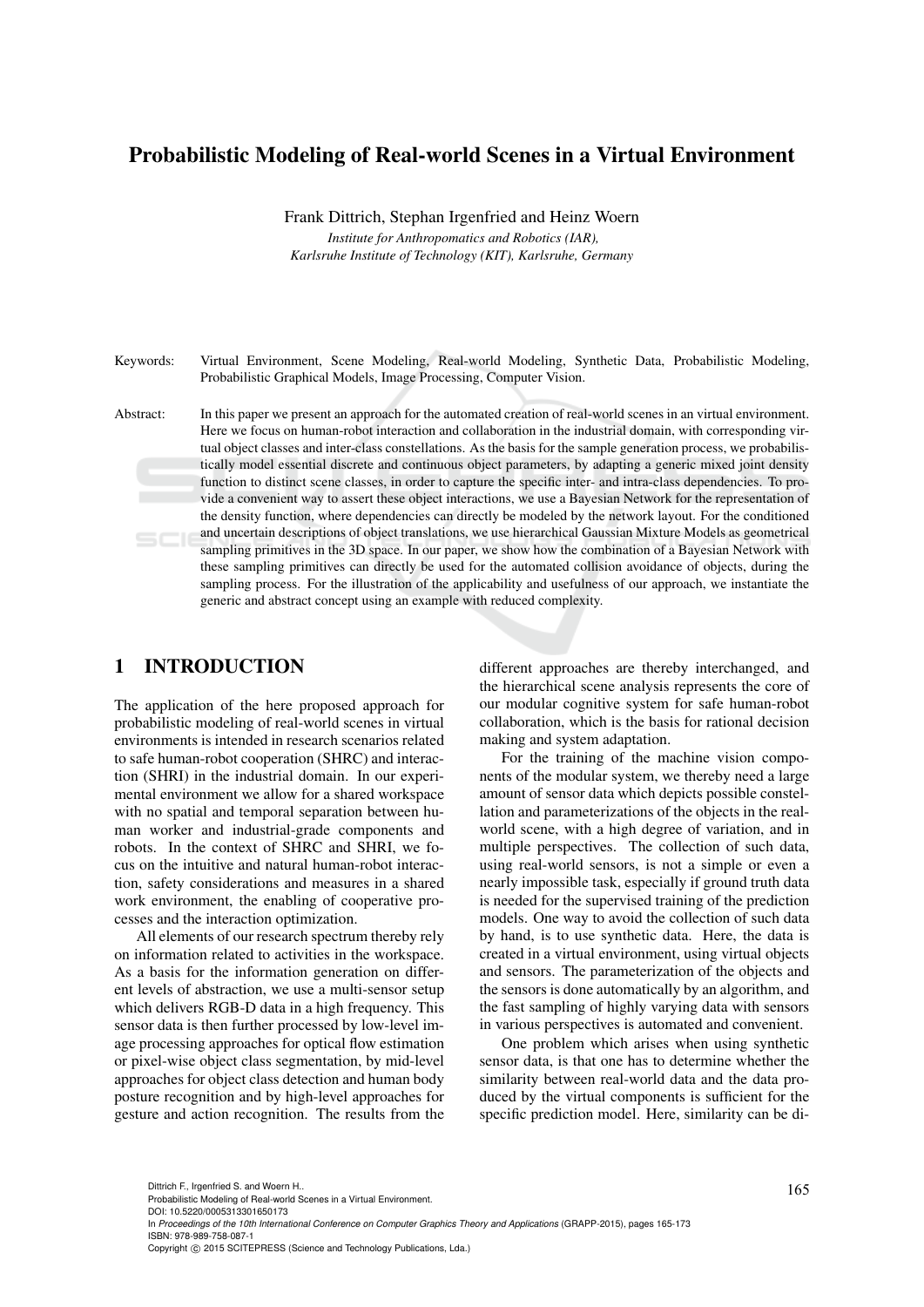vided up into two classes. First the degree of realism of the appearance of objects in a scene, which in case of an RGB sensor would be the similarity of the synthetic image and the output of a real camera sensor. Second, the similarity of the statistics of object constellations and parameterizations in the virtual and the real world. In a scene or room which contains a table, person, chair and laptop, we would expect certain constellations to appear more often than others. The chair would be most likely somewhere around the table in close proximity, the human would be expected to be somewhere in the room and the laptop would be most likely on the table. Also a situation where the person is standing in the table or the chair, would be highly unlikely or just impossible.

In our approach we try to tackle the problem of similarity of the second type. Our goal is to provide a framework, where constellations and parameterizations can be modeled probabilistically as a mixed joint density function, by domain experts. In order to produce similar statistics, when generating a large amount of data, the joint density function is used for the sampling of scene instances in a virtual environment, which are the basis for the generation of synthetic sensor data.

The remainder of this paper is organized as follows. In Section 2 related work concerning the application of synthetic data in machine vision applications is presented. In Section 3 the generic conceptional design of our probabilistic modeling scheme is described. In Section 4, the application and usefulness of the generic concept is illustrated by a use case with reduced complexity. Finally, in Section 5, a conclusion is drawn and hints for future work are given.

## 2 RELATED WORK

In this section we focus on work done by other authors on the pros and cons of using artificially created images and ground truth for evaluation of computer vision algorithms. As stated by Rachkovskij and Kussul (Rachkovskij and Kussul, 1998), Frasch et. al (Frasch et al., 2011) and Kondermann (Kondermann, 2013), computer vision and machine learning algorithm selection, training and evaluation requires a representative set of image data to be processed together with the results expected from processing, the ground truth. For computer vision applications, sample image data can either be captured with real-world imaging sensors or created artificially based on direct image statistics modeling or from 3D scenes using computer graphics. Major drawbacks of using real world sensor data for this task have been identified by the aforementioned and other authors:

- 1. Creation of these datasets using real world sensors is, for many applications, expensive in terms of equipment and time or in case humans can be injured or material can be damaged, even impossible (Meister et al., 2012)(Geiger et al., 2012).
- 2. Manual effort has to be made to label objects in the images and/or add high level context information (Utasi and Benedek, 2012). Human observers have to annotate each frame with pixelwise ground truth information or at least control the correctness of semi-automatic labeling.
- 3. Manually added ground truth information is highly subjective as shown by Martin et al. (Martin et al., 2001) for the Berkeley Segmentation Dataset and Benchmark BSDS300<sup>1</sup>. With the image capturing of the real sensor, a lot of the information present in the scene is lost for later processing, especially contextual information or surface data of occluded parts. A human annotating a given image is interpreting the scene based on NOI his knowledge and may annotate it different to the original scene.
	- 4. It is not fully known, how well the sample data reflects the statistical characteristics of the real application, especially in terms of edge cases(Frasch et al., 2011). One would manually have to evaluate the statistical properties of the whole dataset and needs to know the setup of the real-world scenes to gauge the coverage of real scenes statistics by the sample dataset.

Although there are numerous drawbacks of using real sensors to create sample data for vision and machine learning applications, there are still much more of these datasets used than synthetic ones (Frasch et al., 2011). Regarding to Kondermann(Kondermann, 2013), this is the case because the data created artificially has been considered too unrealistic. For a discussion on the impact of visual object appearance, sensor models and light propagation in the scene for creating synthetic datasets and ground truth we refer to the work of Meister and Kondermann (Meister and Kondermann, 2011). With the recent advances made in the physical correct rendering in the field of computer graphics, this prejudice is diminishing and synthetic datasets are moving into focus of computer vision researchers more and more(Frasch et al., 2011). An approach how to evaluate driver assistance systems using synthetic image data was presented by von Neumann-Cosel, who described a simulation environment *Virtual Test Drive* (Neumann-Cosel et al.,

<sup>1</sup>http://www.eecs.berkeley.edu/Research/Projects/CS/ vision/bsds/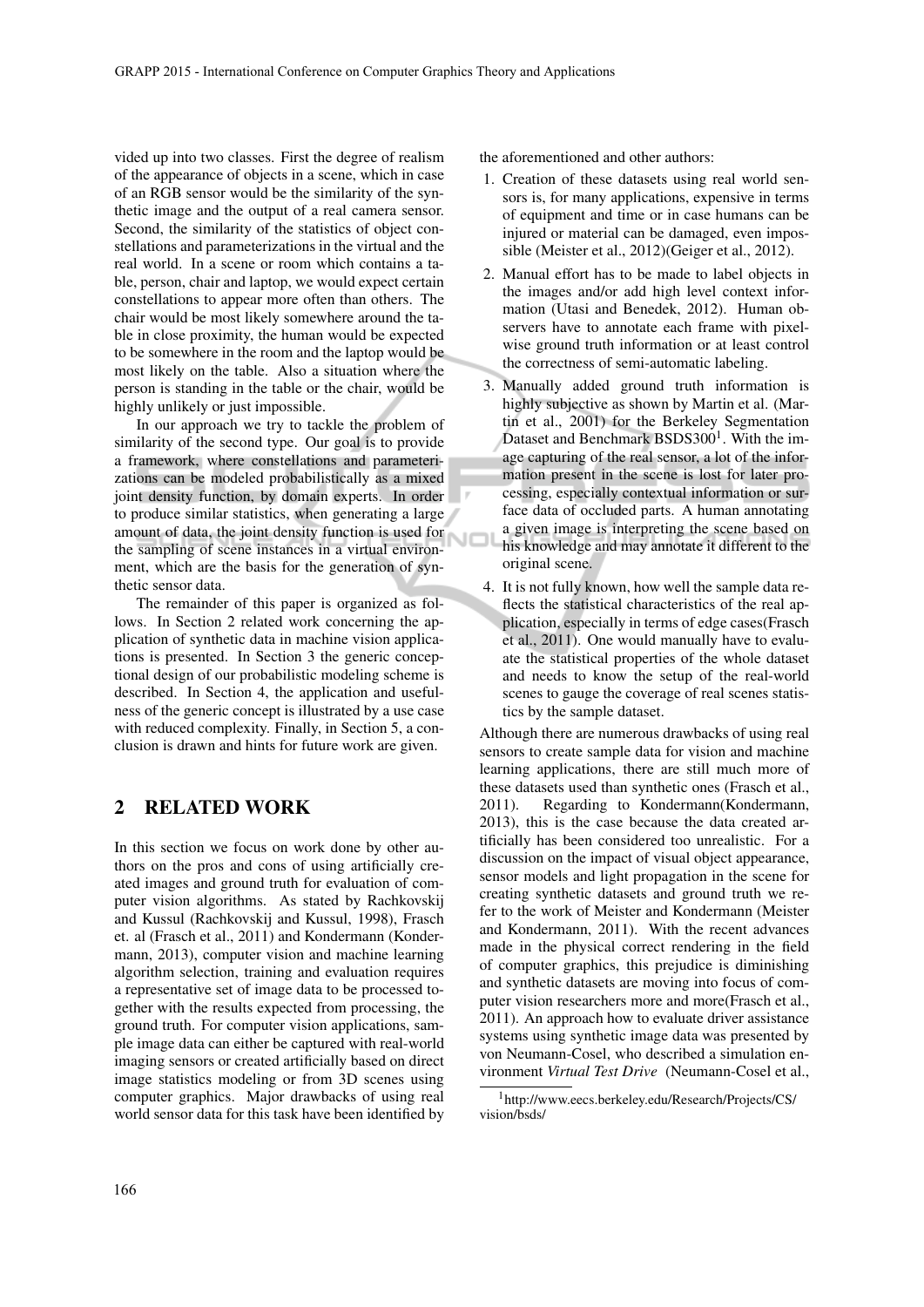2009) which is used to test and optimize a driver assistance lane tracker in an virtual system-in-the-loop environment. Similar did Haltakov et al. in (Haltakov et al., 2013) to create camera images, depth maps and ground truth for optical flow maps by extending the Open Source driving simulator VDrift<sup>2</sup>. Shotton et al. describe their work on how to use computer graphics to create large depth data sample sets of human poses based on motion capture data and discrete variation in body size in (Shotton et al., 2011). Similar did Jie et al. by augmenting real world images of pedestrians with a synthetic image of a human for video surveillance application(Jie et al., 2010).

# 3 BASIC CONCEPT

As described in Section 1, for the training of the machine vision components of our modular cognitive system, we want to use synthetic data. In order to produce good prediction results, not just for synthetic testing data, but especially for real-world testing data, we must provide training samples which are consistent with the real-world.

### 3.1 Synthetic Data Creation

For the synthetic ground truth data generation, we use the virtual robot experimentation platform V-REP (E. Rohmer, 2013). This framework allows for a remote access on parts of its functionality via a C/C++ API, and synthetic KINECT sensors are already included. Also, the full version of the software is free for educational and academic use. Here we can use virtual representations of humans, furniture, robots etc., in order to model scenes which are consistent with our work environment and the application domain of our cognitive system. The choice of possible object classes and constellations thereby define the virtual scene type or domain.

We differentiate between static and dynamic objects, where in the first case the transformation, meaning translation and rotation of the objects' base coordinate system, is static, or in the second case, can be changed for every scene instance. For the creation of synthetic data, we first transform all dynamic objects and set up other possible parameters for all objects, and then use virtual sensors in a distinct perspective for the generation of the data. It should be mentioned, that in this paper and especially the presented use case, we only use the depth information from virtual RGB-D sensors. We consider V-REP not suited



Figure 1: Instantiation of a virtual scene in the SHRC and SHRI domain, using the virtual robot experimentation platform V-REP. Occurring object classes are human, mobile and static robot, table, laptop, workpiece, rack and chair. The transformations of the tables, the static robots and the racks are static and constrain the subset of dynamic object constellations which are consistent with the real world.

for creating synthetic RGB-images datasets due to its lack in realism regarding illumination and surface appearance modeling as well as not supporting complex light sources or shadows.

Fig.1 shows a scene instance in the domain of SHRI or SHRC, where humans and (*safe*) static and mobile robots are working in a shared workspace. All tables, the static robots and all racks are thereby static objects, and the human worker, mobile robot, laptop and workpiece are dynamic objects. In this example domain, all dynamic objects can be transformed, and the posture of the human can also be set up with a sample posture from a distinct choreography set. Examples for such choreographies are for instance walking, standing, working at a table or reaching for something. Our goal is now to generate scene instances which are consistent with our definition of the realworld. Also we want to generate samples, where the statistical characteristics of our real-world are contained, when sampling a large number scenes.

### 3.2 Probabilistic Scene Modeling

In the following, we want to show how to probabilistically model the object parameters  $\mathbf{p}_i$  of all objects  $o_i$ in a *mixed* joint density function (JDF). The parameters are thereby restricted for all objects to the transformation, with  $\mathbf{p} = (\mathbf{x}, \alpha)$ , where  $\mathbf{x} = (x, y, z)$  depicts the translation in the scene, and  $\alpha$  is the scalar rotation angle in the scene floor plane. In case of human objects, the parameters are extended to  $\mathbf{p} = (\mathbf{x}, \alpha, c)$ , where  $c$  is a discrete value which depicts the choreography type. The sets  $O$ ,  $O_s$ ,  $O_D$  and  $O_H$  depict the indices of all objects, the static objects, the dynamic objects and the objects which are in the human object

<sup>2</sup>http://vdrift.net/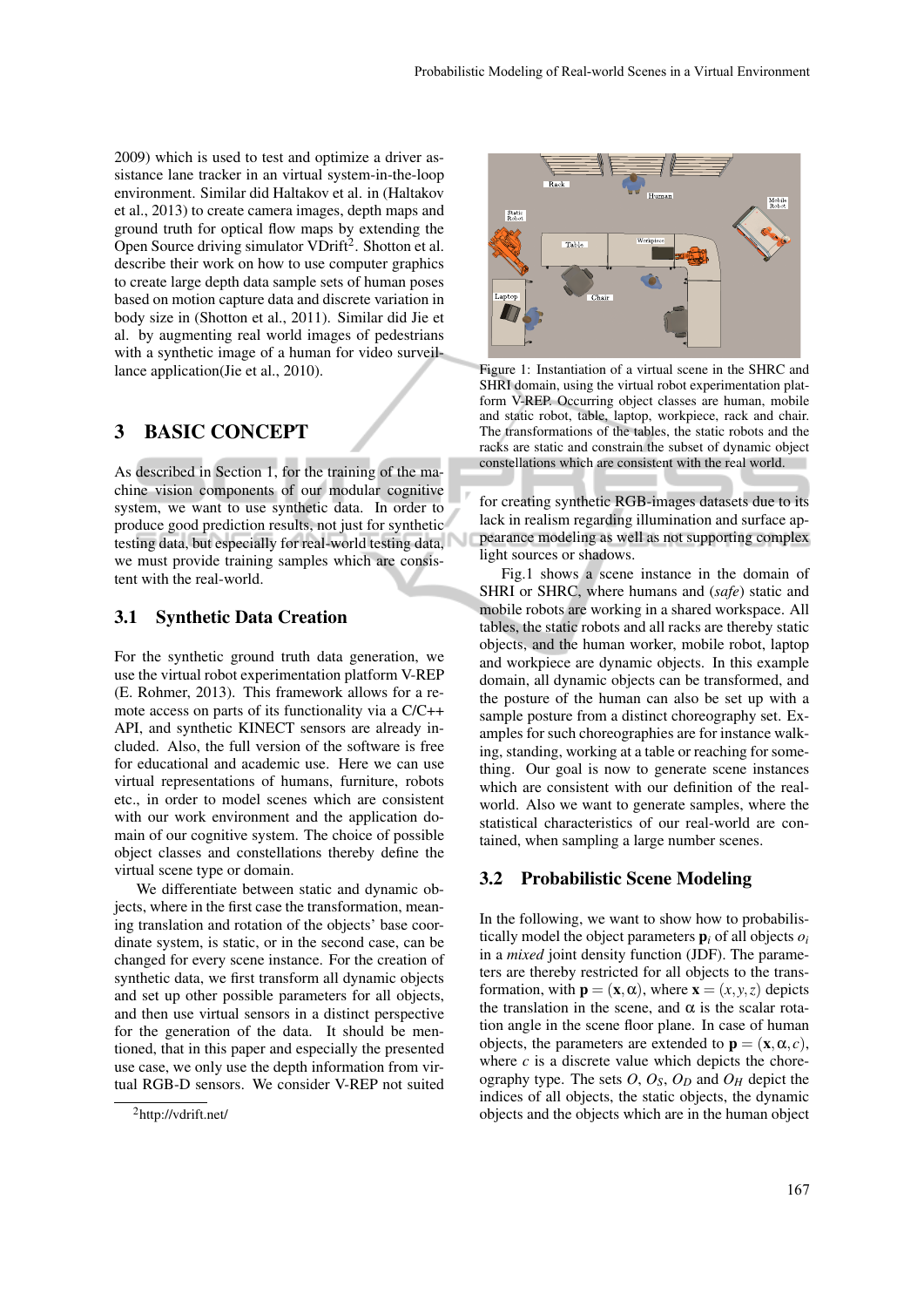class respectively, with  $O = O_S \cap O_D$  and  $O_H \subseteq O_D$ . Also, *N<sup>O</sup>* depicts the number of all, static, dynamic and human objects respectively.

#### 3.2.1 A Simple Approach

The easiest way to model a JDF over the object parameters  $P = (\mathbf{p}_1, \mathbf{p}_2, \dots, \mathbf{p}_{N_O})$ , would be a density function with no dependencies between all parameters, where all factors would be uniform:

$$
f(P) = \prod_{i \in O} f_X(x_i) f_Y(y_i) f_Z(z_i) f_{\alpha}(\alpha_i) \prod_{j \in O_H} P_C(c_j).
$$
\n(1)

The densities  $f_{X_i}, f_{Y_i}, f_{Z_i}$  and  $f_{\alpha_i}$  are independent of the specific object and uniform over  $[0,X], [0,Y], [0,Z]$  and  $[0,2\pi]$  respectively, with  $(X, Y, Z)$  as translation limits in the virtual space. The distribution  $P_C$  is also independent of the specific human object and uniform over the the discrete set  $\{1, \ldots, N_C\}$  of the *N<sub>C</sub>* choreographies.

In case of such a simple model, no expert knowledge except the translation limits and available choreographies would be encoded in the structure of the density function. Fig.2 shows examples of erroneous or highly unlikely constellations and parameterizations, which were generated when using this density function for the sampling of scene instances. Looking at these examples, expert knowledge could for instance be, that static and dynamic objects can't collide, as illustrated in Fig.2, *Left*, *Center*, or that it is in *our* real world, that chairs are always on the floor and therefore never on a table Fig.2, *Right*. In case of the latter, one could of course argue, that chairs sometimes appear on the tables in the real-world, even if it is not very likely.

A prediction model trained on data created by this density function, would therefore probably show a very good generalization performance, while the collisions samples would probably decrease the overall performance, because of the training on erroneous data. However, because of the complexity of the here presented scene, it would also probably take a very large number of samples, to gain good overall performance measures, when granting maximum freedom



Figure 2: Examples where the simple modeling approach (1) generates erroneous or highly unlikely constellations and parameterizations. *Left:* Collision between dynamic and static objects. *Center:* Collision between two dynamic objects. *Right:* Transformation of a chair, which would be considered by us as highly unlikely in the real world.

in the synthetic data creation process, especially when special cases are as likely as common cases. Considering, that the creation of synthetic data and especially the training of prediction models is very time consuming, it is our goal to reduce the number of training samples.

Based on these assumptions, we therefore try not only to implement collision avoidance for static and dynamic objects, but also want to adapt the scene sampling process to the real-world. As described in Section 1, this means that we want to adapt the statistical characteristics of the object constellations and parameterizations to the real world. In case of the chair, this could for instance mean, that a chair will never be on a table, or that the probability of such a constellation would be modeled as very less likely than a chair standing on the floor and in close proximity to a table. Hence the goal is, less scene samples, with the focus more on the common cases, and less on the special and highly unlikely cases. Then, if the expert knowledge reflects the real-world, a prediction model trained on data created by such a density function, would probably show a better overall performance in real-world instances of this scene type, than a prediction model trained on the density function presented in (1). Especially when a static object layout is given, the subset of dynamic object constellations which are consistent with the real world, is highly constrained (Fig.1).

In the following section, we show how to implement such expert knowledge in a probabilistic model, for the generation of consistent synthetic scenes.

#### 3.2.2 A Sophisticated Approach

One way to model the statistical characteristics of the real-world in a joint density function, would be using an inductive approach, where one would record many constellations and parameterizations of the real-world objects and then train a Probabilistic Graphical Model (PGM) based on that data. However, we don't have this data, so our approach is to use a Bayesian Network (BN), which is also a PGM, and model the density function structure by hand, based on our expert knowledge.

We will give a very short overview over the principle of BNs, in order to motivate the different parameters and components, which is the basis for modeling approach. A comprehensive description of BNs and PGMs can be found in (Koller and Friedman, 2009).

A Bayesian Network represents a joint distribution or in our case a joint density function, where a directed acyclic graph (DAG) is used for the description of the conditional dependencies of the random variables. Here, the random variables are repre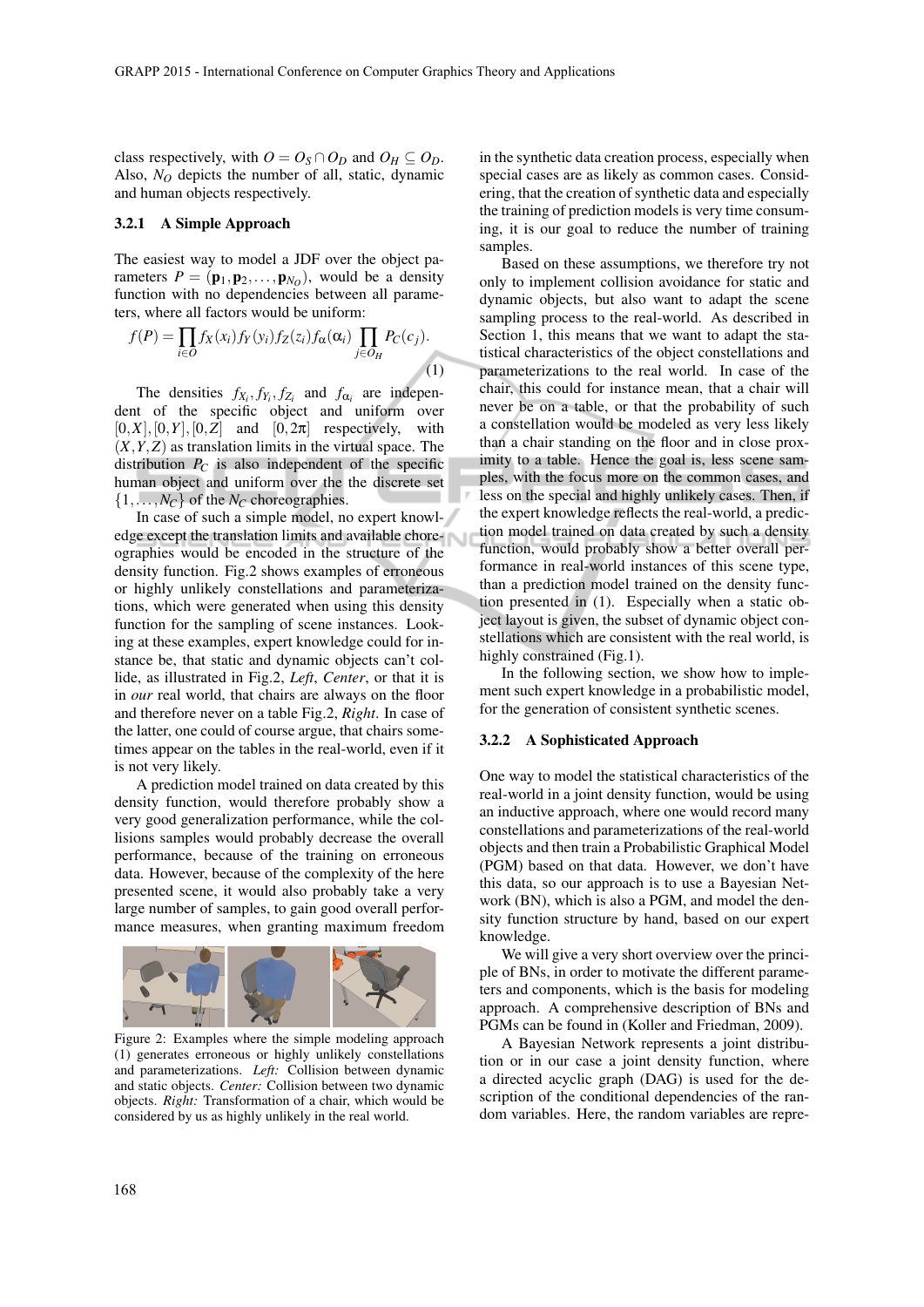sented as graph nodes, and the directed graph edges describe the conditional dependencies between the random variables. A joint density with the same conditional dependencies between the random variables then factorizes into the following conditional density functions (CDF):

$$
f(\mathbf{x}) = \prod_{i=1}^{N_V} f_i(x_i | pa(x_i)) \quad , \tag{2}
$$

where  $\mathbf{x} = (x_1, x_2, \dots, x_{N_V})$  describes the vector of all *N<sub>R</sub>* random variables and  $f_i(x_i|pa(x_i))$  is the conditional density function of the variable  $x_i$ , conditioned on the parents  $pa(x_i)$  of  $x_i$ , according to the DAG from the BN. For the modeling of our joint density function as a BN, we can therefore use the DAG structure and the conditional density functions in order to implement our expert knowledge.

First we want to implement the translation of dynamic objects, in dependence or respectively conditioned on the translation of other static and dynamic objects. Fig.4 shows examples of distinct areas in the virtual scene. The walking or driving area for humans and mobile robots (Fig.4, *Left*), the area in front of and on tables, and the area in front of racks (Fig.4, *Center*), and the dynamic area conditioned on the transformation of a dynamic object (Fig.4, *Right*). In order to describe these areas or respectively a combination of these areas probabilistically in a conditional density function, and to later sample from these CDFs, we need a probabilistic modeling of geometric primitives.

As basis for this task, we use Gaussian Mixture Models (GMM) where the components are uniformly weighted and the means are equidistantly aligned along a line, with the same diagonal covariance for all components (Fig.3, *Left*). With this *line model*, it is easy to form more complex 2D and 3D geometric shapes (Fig.3, *Right*).

We now use the line models in order to probabilistically describe the translation areas of every dynamic object  $o_i$ . For this we define a CDF:

$$
f_i(\mathbf{x}|\text{rel}_{\text{T}}(o_i)) = \sum_{j=1}^{N_i} w_{a_j} f_{A_j}(\mathbf{x}|\text{rel}_{\text{T}}(o_i)) ,
$$
  

$$
\sum_{j=1}^{N_j} w_{a_j} = 1 .
$$
 (3)

The CDF  $f_i(\mathbf{x}|\text{rel}_T(o_i))$  is defined as a weighted sum of probabilistic area descriptions  $f_{A_j}(\mathbf{x}|\text{rel}(o_i))$ . Both,  $f_i$  and the area descriptions  $f_{A_j}$  are thereby conditioned on rel<sub>T</sub> $(o_i)$ , which depicts the transformation parameters p of static and dynamic objects which are



Figure 3: 10000 3D samples (white) created using a Gaussian Mixture Model with uniform weighting of the components, equidistant means (red) and the same diagonal covariance for all components. *Left:* Component means (red) are aligned along a line. *Right:* Component means (red) are aligned along a line, and the line is used to form a filled rectangle in the 2D plane.

relevant for the translation areas of the object *o<sup>i</sup>* . The components *fA<sup>j</sup>* are thereby *line models*.

A laptop object can now be modeled as always on top of one of the tables. Here we use area descriptions  $f_{A_i}$  which cover the tabletops in the correct height (Fig.4, *Center* (dark red)), and are therefore dependent on the position and transformation of a certain table. By adapting the weights  $w_a$ <sup>*j*</sup> we could then also model, that the laptop is more likely on certain tables.

A chair object can now be modeled as most likely in front of one of the tables. Here we use area descriptions  $f_{A_i}$  which depict the areas in front of the tables (Fig.4, *Center* (light red)), and also the walking and driving area description (Fig.4, *Left* (dark grey)). The chairs' CDF is therefore dependent on all static objects. By adapting the weights  $w_{a_i}$  we can now model, that the chair is more likely in close proximity of a table and less likely in the walking area, by assigning small values to the weights from the walking area description. In addition we could model highly unlikely case of a chair on a table, by adding the area descriptions used in the laptop example, to the product of the chairs' CDF (3) and adapt the weights accordingly.

As described before, for all object classes other than the human, we model the random parameters as the object transformation  $\mathbf{p} = (\mathbf{x}, \alpha) = (x, y, z, \alpha)$ , so that the objects' full CDF must be extended:

$$
\hat{f}_i(\mathbf{p}|\text{rel}_T(o_i)) = f_i(\mathbf{x}|\text{rel}_T(o_i)) \cdot u_{0:2\pi}(\alpha) \quad , \quad (4)
$$

where  $u_{0:2\pi}(\alpha)$  depicts the uniform density function over the range of  $[0,2\pi]$ . This means, that the rotation is independent of the translation, and always uniform over  $[0,2\pi]$ .

In case of the human, the random parameters  $\mathbf{p}_h = (\mathbf{x}, \alpha, c)$  are mixed continuous and discrete, with  $c \in \{1, \ldots, N_C\}$  depicting the choreography type. The extended CDF for human objects has the form: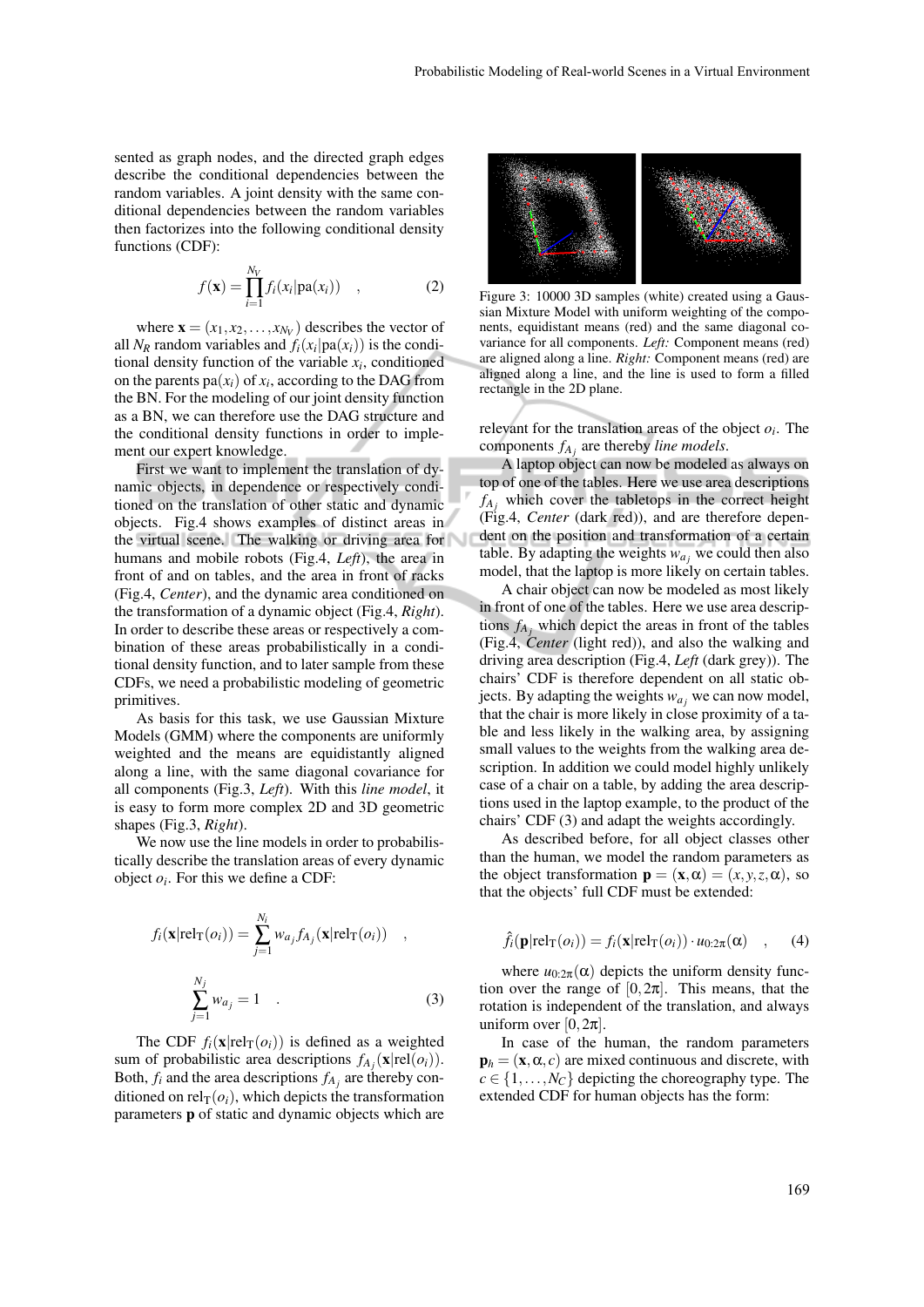

Figure 4: Different types of translation sampling areas for dynamic object, which are determined by static and dynamic objects. *Left:* The walking or driving area for humans and mobile robots (dark grey), which is dependent on the layout of all static objects. *Center:* Areas which are related to tables (light and dark red) and racks (blue). *Right:* Dynamic area around a mobile robot (green).

$$
\hat{f}_i(\mathbf{p}_h|\text{rel}_{\mathbf{T}}(o_i)) = f_i(\mathbf{x}, c|\text{rel}_{\mathbf{T}}(o_i)) \cdot u_{0:2\pi}(\alpha) ,
$$
\n
$$
f_i(\mathbf{x}, c|\text{rel}_{\mathbf{T}}(o_i)) = \sum_{j=1}^{N_i} w_{a_j} (f_{A_j}(\mathbf{x}|\text{rel}_{\mathbf{T}}(o_i)) \cdot P_{c_j}(c)),
$$
\n(5)

where the choreography distribution  $P_{c_j}(c)$  is dependent on the area type, but independent of the object translation. This means, that we want to model semantics as expert knowledge about certain area types. For instance, when in front of the rack, the human most likely performs reaching choreographies, or when in the walking and driving area, the human most likely performs the standing or walking choreography.

In order to model all object parameters in a joint density function, we define a BN using the object CDFs. Here we consider the object parameters  $p_i$  as single random objects and model them as the nodes in the DAG. We then add directed edges from the relevant object nodes to the object node, consistent with the relevant object parameters  $rel_T(o_i)$  for each object node, and use the object CDFs  $\hat{f}_i(\mathbf{p}_i|\text{rel}_T(o_i))$  as the



Figure 5: 10000 3D samples (white) created using a GMM with uniform weighting of the components, equidistant means (red) and the same diagonal covariance for all components. Spherical objects (green, yellow, blue) in close proximity to the sampling area define which of the components of the GMM are activated for the sampling process, by using a distance threshold based on the sphere dimension and the standard deviation of the GMM components.

factors in the joint density function definition. Static object nodes are thereby always without parents, and the parameters are static, so that density functions of these objects are defines as 1 for the static parameters, otherwise 0. The JDF over all object parameter *P* then becomes:

$$
f(P) = \prod_{i \in O_D} \hat{f}_i(\mathbf{p}_i | \text{rel}_{\mathbf{T}}(o_i)) \prod_{i \in O_S} f_i(\mathbf{p}_i),
$$
 (6)

with

$$
f(P_D|P_S) = \prod_{i \in O_D} \hat{f}_i(\mathbf{p}_i | \text{rel}_{\text{T}}(o_i)),\tag{7}
$$

where  $f(P_D|P_S)$  depicts the conditional JDF of all dynamic object parameters  $P_D$ , given the static object parameters  $P_S$ . Here,  $P_D$  is considered as a free variable and *P<sup>S</sup>* as a constant value.

So far we have jointly and probabilistically modeled the transformation of the objects, and in case of humans also the choreography semantics. What is still missing is the modeling of the expert knowledge, that objects don't collide (Fig.2, *Left*, *Center*). In order to model this, we first must be able to alter the *line models* in case of an object entering the sampling area. Fig.5 shows a rectangular *line model* in the 2D plane, with distinct objects in the sampling area, meaning samples drawn from this model could collide with the object. Therefore in order to prevent this from happening, we use a distance thresholding scheme based on both object bounding boxes, which can be spherical or rectangular shaped, and the standard deviation of the model components, in order to deactivate components which could produce colliding samples. For the deactivation of certain components, we simply set their weight to zero and uniformly reweight the active components (Fig.5).

For this concept, we need a prioritization of the objects, in order to define the transformation depen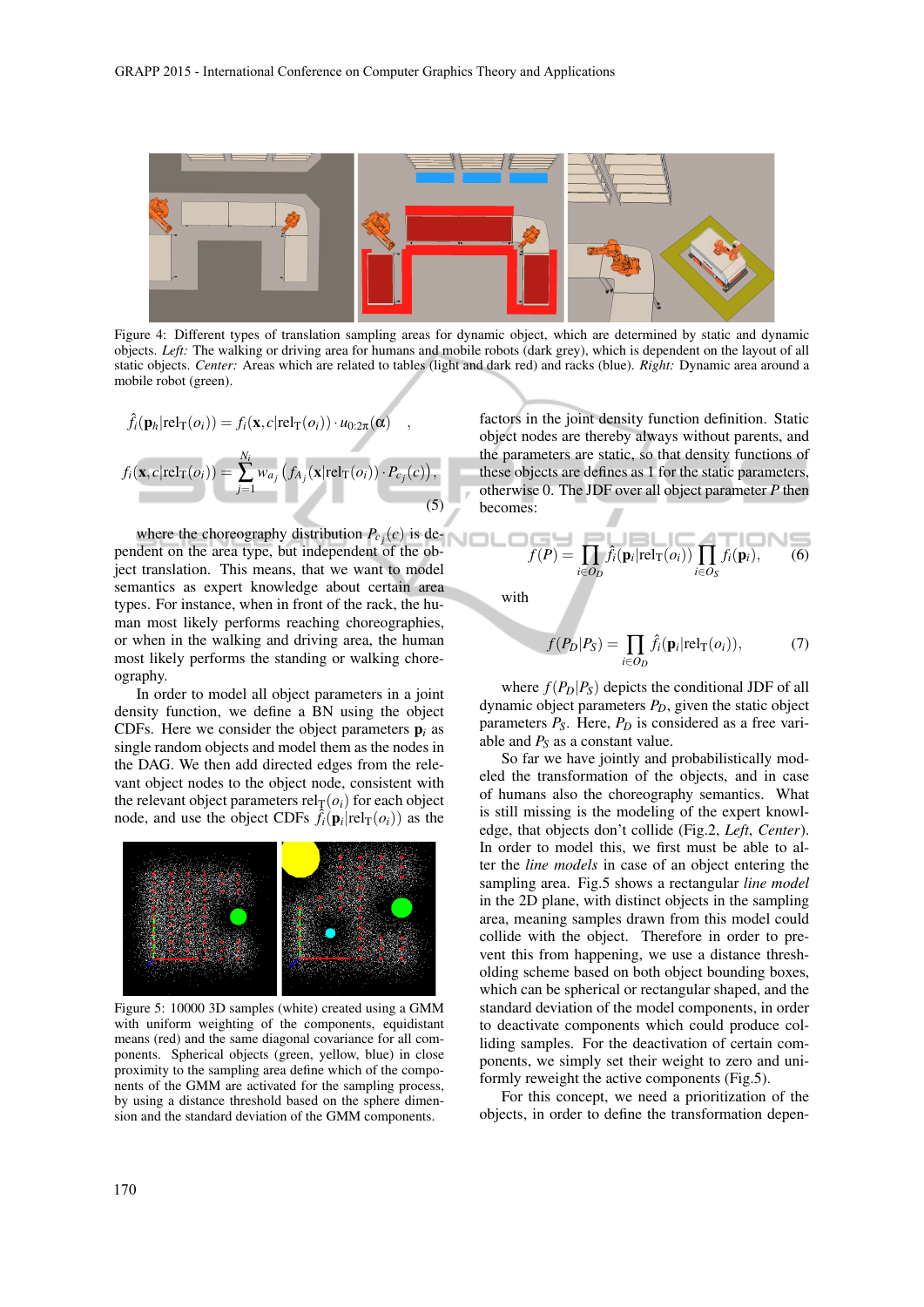dencies between and within the object classes. Therefore, we first define a priority over the classes, and then over the single objects in the classes. For instance, because of the higher priority, the transformation of human objects will always be sampled before a chair objects' transformation is sampled, which means, that the sampling of the chair transformation can be constrained by the position of the human. Also, if the object *human0* has a higher priority than object *human1* within the human object class, then the transformation of *human0* is sampled first. Therefore, static objects must have the highest priority.

To model the collision avoidance in the BN, we extend the defined CDFs by extending  $rel_T(o_i)$  with the higher prioritized objects. This means, we add directed edges from all higher prioritized object nodes to the object  $o_i$ . The resulting CDFs are then defined by (4) and (5), with the extended conditioning and with the adaptation of the single probabilistic area descriptions  $f_{A_j}(\mathbf{x}|\text{rel}(o_i))$  based on the higher prioritized object transformations.

**IHN** 

## 3.3 Virtual Scene Sampling

Based on the probabilistic model of the scene, we can now generate virtual scene instances by sampling from that model. The parameters of the static objects are thereby considered constant for all scene instances, and are entered as evidence in the sampling process.

In case of the simple approach (Section 3.2.1), because the parameters of all objects are modeled independent, we sample each parameter individually using the uniform density functions  $f_X$ ,  $f_Y$ ,  $f_Z$  and  $f_{\alpha}$ , and the distribution *PC*.

In case of the sophisticated approach (Section 3.2.2), we use the Forward Sampling algorithm for the sampling from the BN (Koller and Friedman, 2009). Because the evidence is always given only by the static objects, which have no parents in the BNs graph, we can use this algorithm with no extensions. For the actual sampling, we then must sample from each object CDF in the right order, which is given by the object prioritization. This in turn means, that we sample from the area descriptions which are GMMs with multivariate normal components. For the sampling from the multivariate normal density functions, we used the implementation from (Press et al., 2007).

### 4 APPLICATION

For the illustration of our generic approach described in Section 3.2.2, we instantiate the abstract formula-



Figure 6: *Left:* Sample configuration of the scene type example (Section 4), which is consistent with the defined scene knowledge. *Right:* Resulting Bayesian Network, which is based on the probabilistic scene and expert knowledge modeling of the use case. The nodes depict the object parameter of the table  $(p_{Table})$ , human  $(p_{Hmn})$ , plant (p*Plant*), and chair (p*Chair*), modeled as random objects.

tions using a simple non-complex scene type example. Here, the object classes are *table*, *human*, *laptop* and *plant*, with one object instance per class. The table is the only static object and is centered in the room, all other objects are dynamic. The probabilistic area descriptions  $f_{A_j}$  are the area around the whole table  $f_{A_{Table\,Surr}}$  (Fig.4, *Center*), the room floor without the table space and its surrounding area  $f_{A_{Room}}$  (Fig.4, *Left*) and the tabletop *fATable Top* (Fig.4, *Center*). As scene experts we postulate, that the plant is always on the table, the chair is always in close proximity to the table and the human is either close to the table or somewhere in the room. The prioritization is defined in descending order: table, human, plant, chair. For simplicity, the choreography semantics of the human is omitted in this example. Fig.6, *Left* depicts a sample configuration of the scene objects, which is consistent with the postulations.

Based on this expert knowledge about the scene type, we now model the JDF of the parameters as a Bayesian Network, which is depicted in Fig.6, *Right*. The human object CDF is then defined as:

$$
\hat{f}_{Hmn}(\mathbf{p}|o_{Table}) = f_{Hmn}(\mathbf{x}|o_{Table}) \cdot u_{0:2\pi}(\alpha),
$$
\n
$$
f_{Hmn}(\mathbf{x}|o_{Table}) = 0.75 \cdot f_{A_{TableSurr}}(\mathbf{x}|o_{Table}) + 0.25 \cdot f_{A_{Romp}}(\mathbf{x}|o_{Table}), \qquad (8)
$$

where we state that the human is three times more likely somewhere around the table than somewhere else in the room, by setting the weights accordingly.

The first line of Fig.7 shows the results of the scene sampling when using the model from the simple approach (Section 3.2.1). The independence of all object parameters in the probabilistic model results in completely random parameter configurations of the scene objects, without expert knowledge encoded in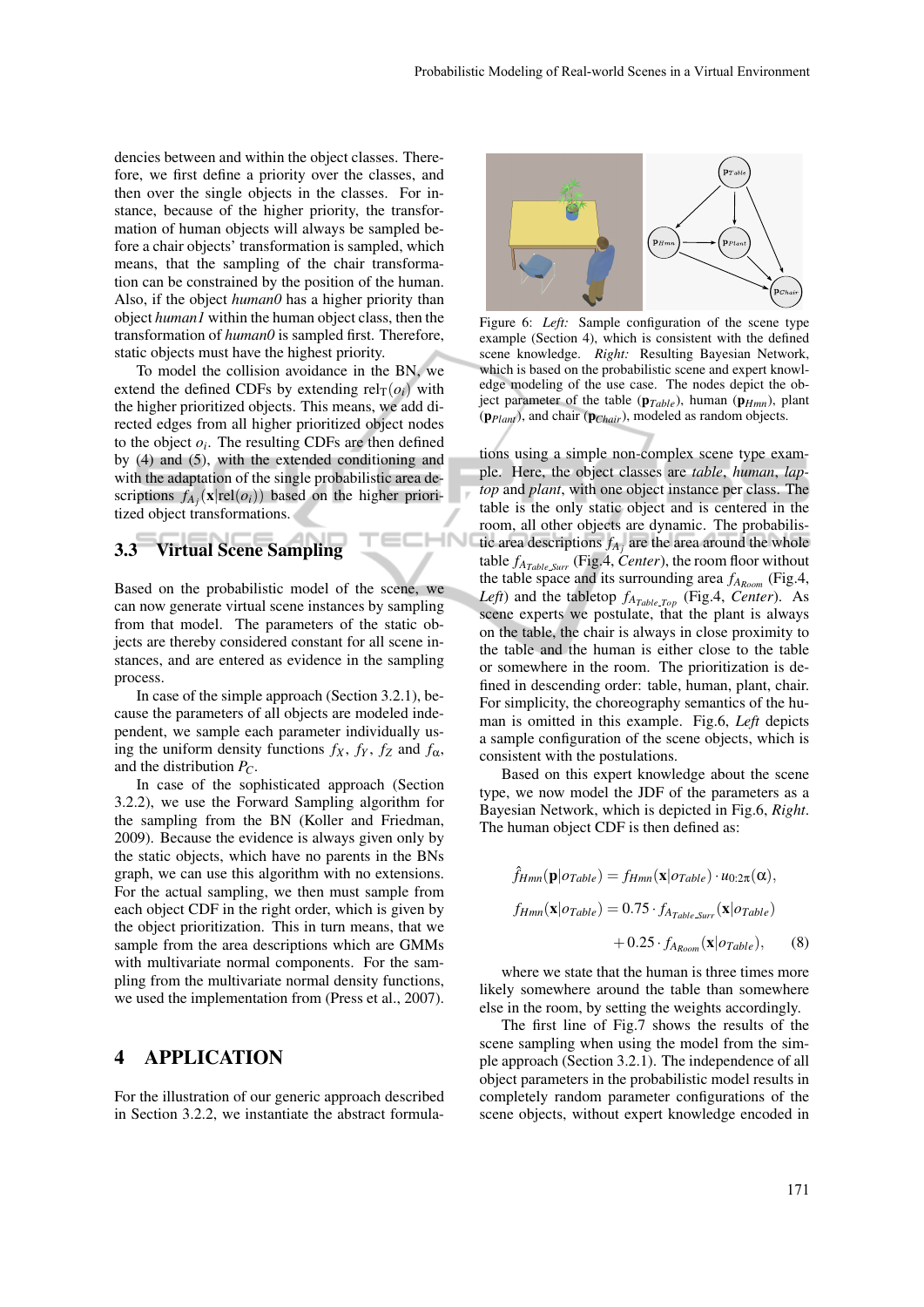

Figure 7: The *first line* depicts constellations of four objects: table, human, chair and plant, in a virtual scene. The object parameters are thereby sampled using the JDF from the simple approach (Section 3.2.1) The *second line* shows depth frames created by a synthetic RGB-D sensor in the virtual environment, which observes the scene and thereby the sampled object constellations. The *third* and *fourth line* show constellations and depth frames, of the same objects and virtual scene, respectively. Here the sampling was conducted using the generic model from the sophisticated approach (Section 3.2.2), where the object configurations were probabilistically modeled in accordance to the the scene type example in Section 4.

the possible object constellations and with object collisions.

The third line of Fig.7 shows the results of the scene sampling when using the before described sophisticated model. Because of the expert knowledge implemented in the model, the chair is always close to the table, the human is either close to the table or somewhere in the broader surrounding area of the table, and the plant is always on top of the table. Also object collisions do not occur, except for the scene sample depicted in the outermost right image, where the human slightly collides with the table, which is a consequence of the probabilistic modeling, where collisions are highly unlikely but not impossible.

The second and fourth line of Fig.7 show depth frames produced by a synthetic RGB-D sensor in the virtual environment, which observes the scene and the object constellations. In case of the second line, the simple approach was used for scene sampling, and in case of the fourth line, the sophisticated approach was used for scene sampling.

It is the authors opinion, that when using synthetic data for the training of statistical and machine learning approaches for computer vision tasks, it is important that the training samples are extracted from virtual scenes which are in accordance with the realworld context, where the trained approaches will be deployed. For instance, in case of pixelwise object class segmentation or detection, the features used for training do not only contain information about the object of interest, but also information about the background. When deployed in the real-world, the learned background context should then fit to the background presented to the classifier. Therefore, depth frame samples based on the sophisticated approach (Fig.7, *Fourth line*) should be favored over the samples based on the simple approach (Fig.7, *Second line*), for classifier training. This motivates the usefulness of realworld modeling in virtual environments for the sampling of scene instances, or respectively, synthetic training data.